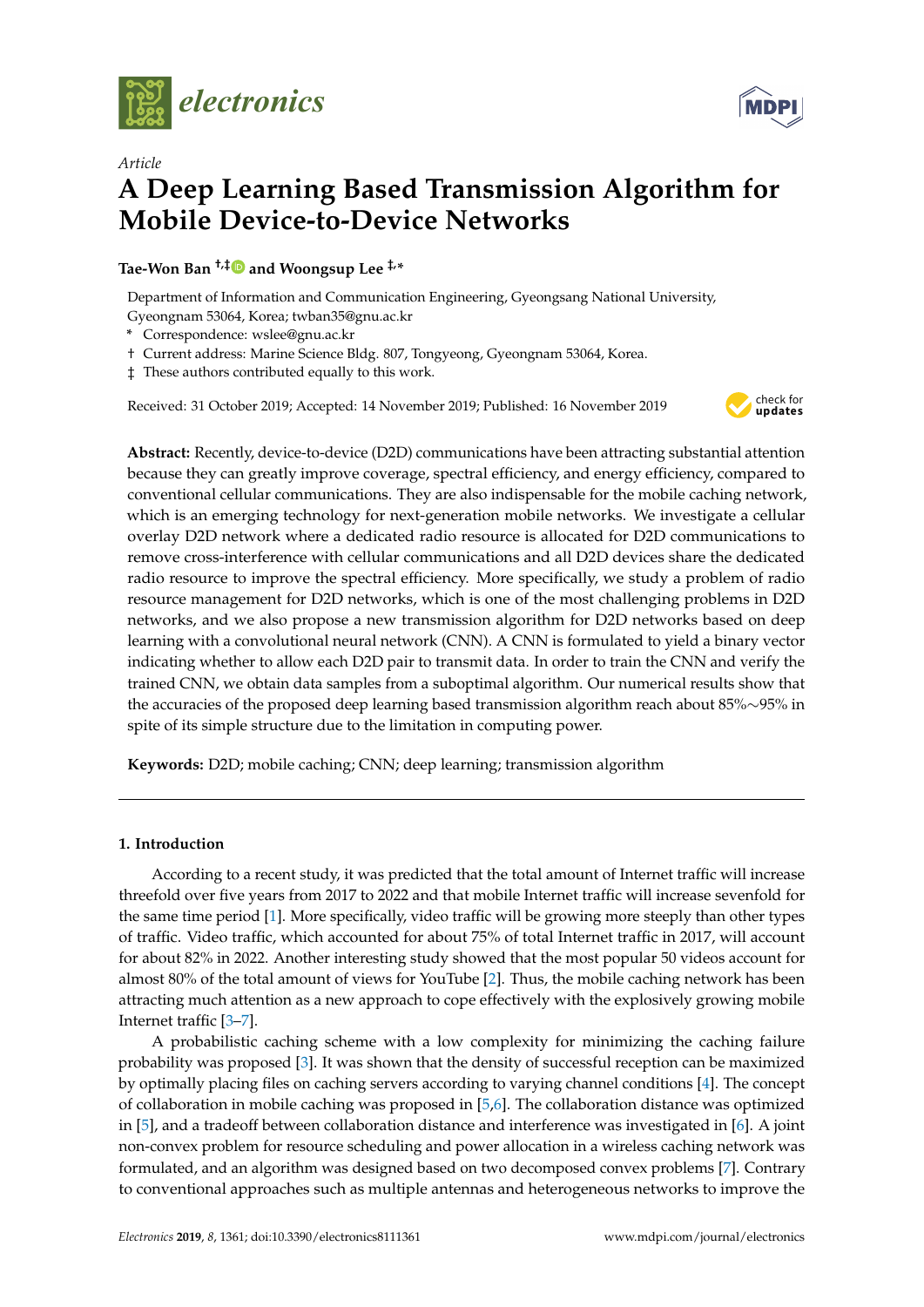spectral efficiency of cellular networks, the mobile caching network can dramatically reduce the traffic load, especially for core and backhaul networks, and is based on D2D communication. D2D communication can shorten the distance between transmitters and receivers compared to conventional cellular communications. The shortened distance between end points can reduce the end-to-end latency and power consumption and can enhance data rates. Motivated by these potentials, many previous studies have investigated mobile D2D communications [\[8](#page-10-7)[–22\]](#page-11-0).

In this paper, we also investigate the problem of radio resource management for D2D networks, which is one of most challenging problems. We consider a cellular overlay D2D network where there is no mutual interference between D2D links and cellular links. To improve the spectral efficiency, all D2D devices are allowed to share given radio spectra. Thus, we need to choose an optimal set of D2D links to transmit data considering the interference among D2D devices. Most of the previous studies adopted heuristic or mathematical approaches to propose algorithms for resource management for D2D networks, which continuously cause complexities that are repeated every scheduling decision, and the total complexities will be thus tremendous if accumulated. We propose a new algorithm based on deep learning, which has been widely used in various fields due to its potential. Especially, many studies have demonstrated that deep learning can be successfully exploited in the communication field [\[23–](#page-11-1)[28\]](#page-11-2). We formulate a CNN to design an algorithm that chooses D2D links to transmit data. Even though the CNN based algorithm might result in unignorable complexities in the learning process, they are only caused during the learning process, and no more complexities are thus required in the scheduling process. In addition, the complexity of the supervised deep learning is bounded and predictable compared to deep reinforcement learning (DRL). We also design a sub-optimal scheme to obtain data samples required to train the designed CNN and verify the trained CNN. Ninety percent of the obtained data are used to train the designed CNN, and the remaining 10% is used to verify the trained CNN. An early terminating learning scheme with an adaptive learning rate is used to avoid over-fitting of the CNN with limited computing power. We analyze the performance of the CNN in terms of accuracy and average sum rate and compare them with those of the sub-optimal scheme. Our numerical results confirm that the CNN has accuracies of 85%∼95%, which indicates that the CNN can yield 85%∼95% identical scheduling results to the sub-optimal scheme.

The rest of this paper is organized as follows. A detailed discussion of relevant studies about D2D communications is provided in Section [2.](#page-1-0) In Section [3,](#page-2-0) our D2D network model and wireless channel model are described. In Section [4,](#page-4-0) a sub-optimal scheme to obtain data samples to train and verify our neural network is described and a deep learning based scheduling scheme is also proposed. The performance of the proposed scheme is analyzed in terms of accuracy and average sum rate in Section [5.](#page-7-0) Finally, the conclusions of this paper are drawn in Section [6.](#page-9-0)

## <span id="page-1-0"></span>**2. Related Work**

Interesting algorithms to select optimal communication modes for D2D devices were studied for cellular aided D2D networks [\[8–](#page-10-7)[10\]](#page-10-8). It was assumed in [\[8\]](#page-10-7) that mobile devices can select a communication mode among a mode using dedicated resources, a mode reusing cellular resources, and a conventional cellular mode, while a D2D mode using dedicated resources was not considered in [\[9\]](#page-10-9). An adaptive mode selection of potential D2D devices was formulated as a follower evolutionary game, and an evolutionary stable strategy was considered to be the solution [\[10\]](#page-10-8). The authors investigated how to manage or mitigate the cross-interference between cellular and D2D communications in cellular underlay D2D networks [\[11–](#page-10-10)[13\]](#page-10-11). In cellular underlay D2D networks, D2D devices share the same radio resource with cellular mobile devices. The authors of [\[11\]](#page-10-10) showed that D2D devices can avoid the harmful interference from cellular networks if they decode signaling messages broadcast by cellular base stations (BSs) and take advantage of the information for radio resource management embedded in the decoded signaling messages. A hybrid mechanism based on fractional frequency reuse (FFR) scheme and an almost blank sub-frame (ABS) scheme was proposed to reduce the interference caused by cellular networks to D2D networks [\[12\]](#page-10-12), which is expected to be very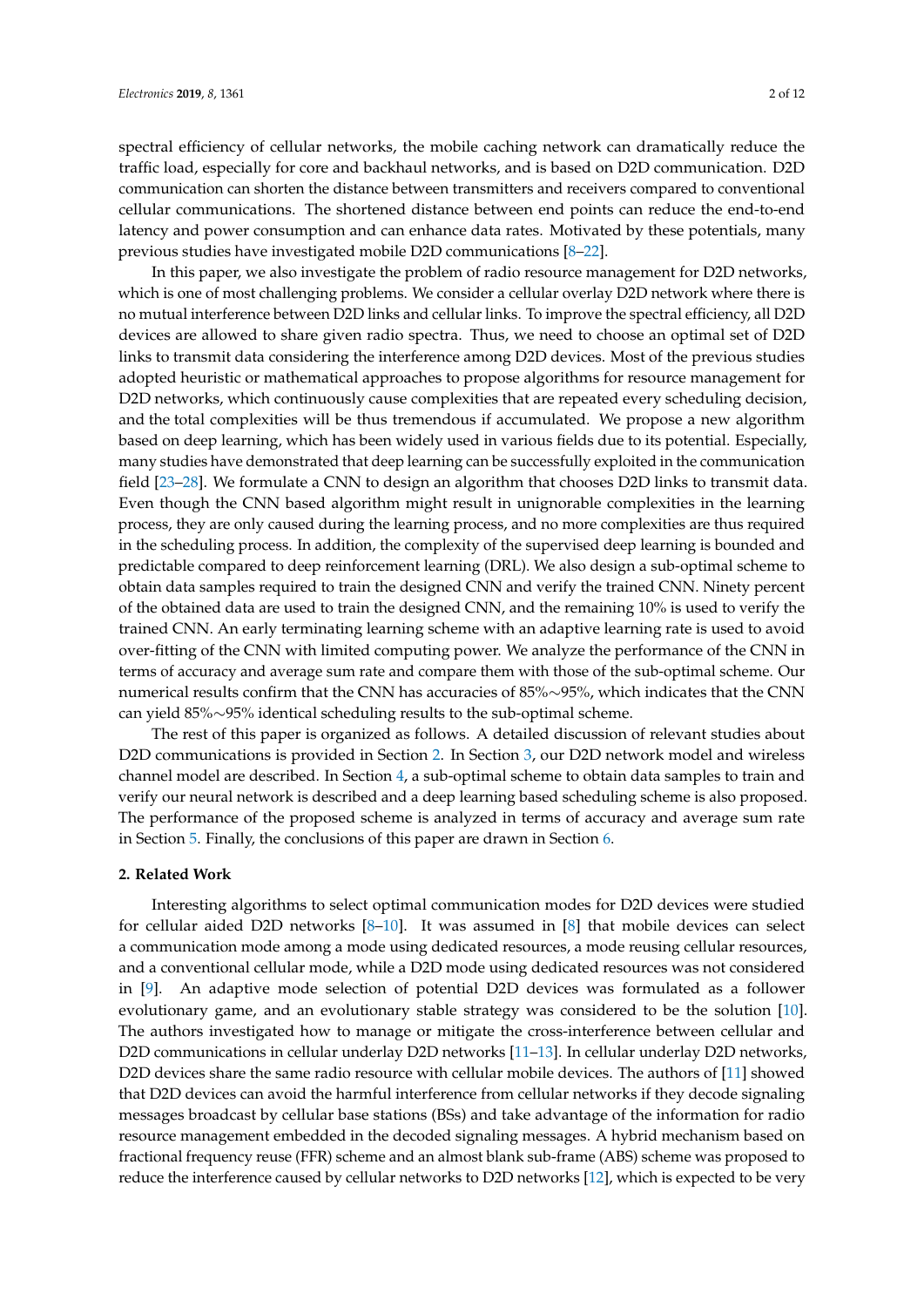effective especially in cell edge areas. In [\[13\]](#page-10-11), it was shown that a game theory based formulation for resource block allocations can have at least one Nash equilibrium point, and a distributed power control scheme was also proposed to minimize the cross-interference between cellular and D2D networks.

In addition, various problems of radio resource management for D2D networks have been widely investigated [\[14](#page-10-13)[–21\]](#page-11-3). A channel aware scheduling scheme for D2D links was proposed in [\[14\]](#page-10-13). It was shown in [\[15\]](#page-10-14) that if a BS can acquire the perfect information of channel gains of all communication links, multi-user diversity (MUD) gain can optimize the performance of D2D networks without significantly deteriorating the performance of cellular networks. Contrary to [\[14](#page-10-13)[,15\]](#page-10-14), the authors of [\[16\]](#page-10-15) attempted to reduce the interference caused by D2D networks to cellular networks, and they proposed a simple heuristic algorithm because of the tremendous complexity of an optimal algorithm. The interference relationships among D2D and cellular communication links were modeled as an interference graph and a joint resource allocation scheme, yielding a near-optimal solution with low computational complexity [\[17\]](#page-10-16). An efficient bandwidth allocation scheme to maximize the utility of both D2D users and cellular users was proposed in [\[18\]](#page-10-17). A distributed algorithm with low complexity was also proposed because the original allocation problem was NP-hard. The convergence of the proposed distributed algorithm was proven in a static environment. The authors of [\[19\]](#page-11-4) investigated how to form spectrum sharing partners between D2D links and cellular links optimally in cellular underlay D2D networks considering the cross-interference. Centralized and distributed algorithms for cellular overlay D2D networks were proposed in [\[20\]](#page-11-5). It was shown that a distributed algorithm can significantly reduce the signaling overhead with a marginal loss in performance, compared to a centralized algorithm. A two phase resource sharing algorithm was designed in such a way that its computational complexity could be adapted according to the network condition. In the first phase, the initial set of candidate channels is adaptively determined, and Lagrangian dual decomposition is used to determine the optimal power for D2D devices, maximizing the network sum rate in the second phase [\[21\]](#page-11-3). Finally, the authors in [\[22\]](#page-11-0) proposed a novel peer-to-peer (P2P) protocol based on D2D communication, which combines the conventional application layer P2P protocol and the routing and scheduling schemes in lower layers.

On the other hand, an overview of the state-of-the-art deep learning architectures and algorithms relevant to the network traffic control systems was provided [\[23\]](#page-11-1). Deep neural network (DNN) based channel estimation and signal detection in orthogonal frequency-division multiplexing (OFDM) was studied [\[24\]](#page-11-6). A DNN enabled millimeter wave massive multiple-input multiple-output framework for effective hybrid precoding was also proposed [\[25\]](#page-11-7). A radio resource allocation algorithm for cognitive satellite communications was proposed by leveraging multi-objective deep reinforcement learning (DRL) and artificial neural network ensembles [\[26\]](#page-11-8). An energy efficient DRL based algorithm for unmanned aerial vehicle (UAV) control was proposed [\[27\]](#page-11-9). Despite recent improvements, DNNs tend to be easily over-fitted, while DRL faces several challenges. For DRL, a policy must be inferred by trial-and-error interaction with the environment, and agents must deal with long range time dependencies, which is known as the credit assignment problem [\[28\]](#page-11-2).

## <span id="page-2-0"></span>**3. Network Model**

We investigated a cellular overlay D2D communication network with 2*N* mobile devices, as illustrated in Figure [1.](#page-3-0) We had no mutual interference between D2D links and cellular links because a dedicated radio resource was allocated for D2D devices, while all D2D devices shared radio spectra for higher spectral efficiency. If a mobile device wishes to receive data, it must be associated with another mobile device storing the data. We assumed that the process for associations was beyond the scope of this paper. We have *N* associations in Figure [1](#page-3-0) because each mobile device was already associated with another mobile device. Although all *N* pairs were allowed to share radio spectra, the overall performance of the network could be enhanced by optimally choosing D2D pairs among *N* pairs due to the interference. In this paper, we thus focus on how to choose an optimal set of D2D pairs among *N* pairs. *hji* denotes a channel coefficient between a transmitter *i* and a receiver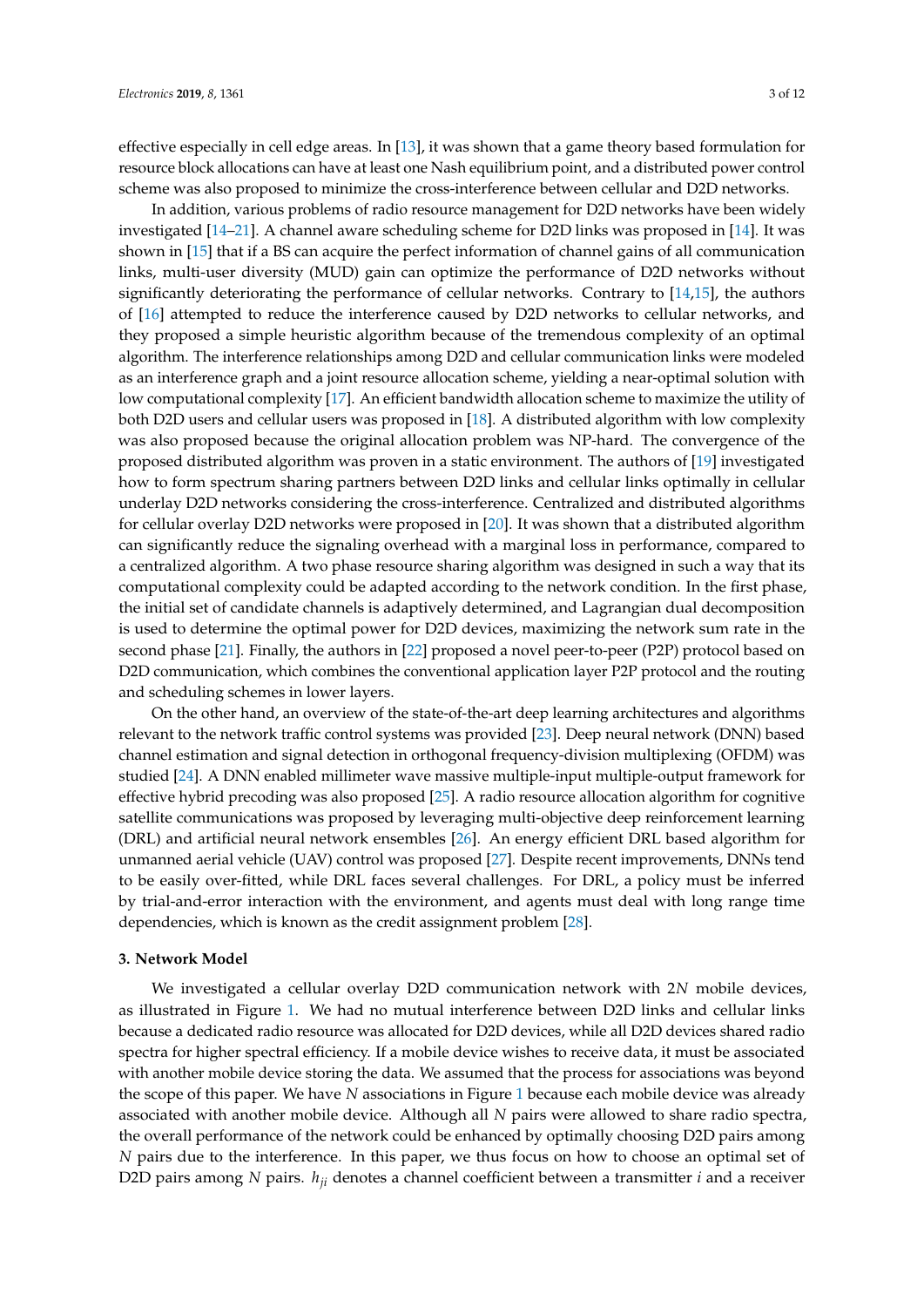*j*, where  $1 \le i \le N$  and  $1 \le j \le N$ . We assumed a semi-static Rayleigh fading channel model. Thus, *hji* ∀*i*, *j* was distributed by a complex Gaussian distribution following ∼ CN (0, 1). All channel coefficients were independent and identically distributed (i.i.d.). It was assumed that all channels between transmitters and receivers were reciprocal because a time division duplexing (TDD) scheme was considered, and thus,  $h_{ji} = h_{ij} \forall i, j$ . In addition, we assumed that all channels were semi-static. Thus,  $h_{ji}$  was static during one frame period and varied randomly each frame period. If  $i = j$ ,  $h_{ji}$ denotes the gain of the channel for the *i*th pair's data transmission. Otherwise, it denotes the gain of an interference channel. All mobile devices' transmission power was identical and denoted by *P<sup>t</sup>* . We considered a greedy source model as a traffic demand model where all transmitters had infinite packets to transmit. A greedy source model is a simple packet data model that is effective in analyzing the maximum throughput or data rate without guaranteeing any quality-of-service. In this paper, we focus on verifying the feasibility of deep learning in D2D networks and investigating the accuracy of the deep learning based algorithms. Even though more practical spatial and mobility models such as stochastic geometry and Manhattan models were not considered for simplicity, they will be able to be considered in our future work once the feasibility of deep learning has been verified in D2D networks.

<span id="page-3-0"></span>

**Figure 1.** An illustration of a D2D communication network with *N* pairs.

If we define  $\mathbb T$  and  $\mathbb U$  as a transmission set consisting of the pairs of devices that will be allowed to transmit data and a universal set consisting of all *N* pairs, respectively, then  $\mathbb{T} \subset \mathbb{U} \triangleq \{1, 2, \cdots, N\}$ . For a given T, the received signal-to-interference plus noise power ratio (SINR) for the *i*-pair in the given  $\mathbb{T}$ ,  $\gamma_i$ , can be calculated as:

<span id="page-3-1"></span>
$$
\gamma_i = \frac{P_t |h_{ii}|^2}{P_n + \sum_{j \in \mathbb{T}, j \neq i} P_t |h_{ij}|^2}, \ i \in \mathbb{T}, \tag{1}
$$

where  $P_n$  denotes a Gaussian thermal noise power. If the numerator and denominator of [\(1\)](#page-3-1) are both divided by  $P_n$ , [\(1\)](#page-3-1) can be rewritten as:

$$
\gamma_i = \frac{\Gamma|h_{ii}|^2}{1 + \sum_{j \in \mathbb{T}, j \neq i} \Gamma|h_{ij}|^2}, \ i \in \mathbb{T}, \tag{2}
$$

where  $\Gamma$  is defined as  $\frac{P_t}{P_n}$  and denotes a transmission power of the signal-to-noise power ratio (SNR). Then, the sum rate for the given  $\mathbb T$  can be easily calculated as:

$$
R_{\mathbb{T}} = \sum_{i \in \mathbb{T}} \log_2 \left( 1 + \gamma_i \right). \tag{3}
$$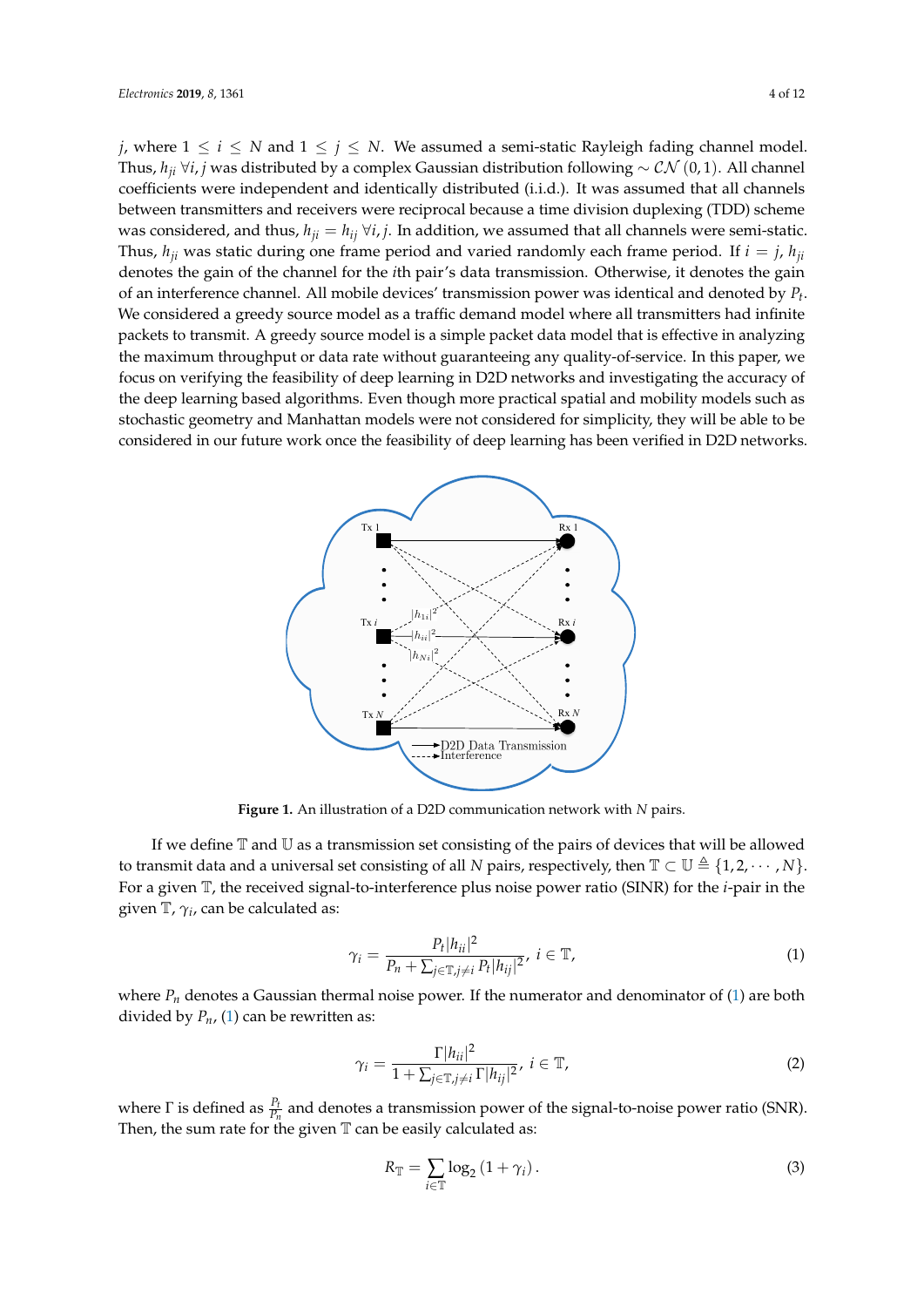We can find an optimal set of pairs, T ∗ , to maximize the sum rate as follows:

<span id="page-4-1"></span>
$$
\mathbb{T}^* = \underset{\mathbb{T} \subset \mathbb{U}}{\arg \max} R_{\mathbb{T}}.\tag{4}
$$

## <span id="page-4-0"></span>**4. Proposed Deep Learning Based Scheme**

Supervised deep learning algorithms continuously train neural networks to minimize the error of the output of the neural networks and the target solution. An extensive amount of data is thus required for training. In this paper, we repeated the training of our neural network toward optimal solutions given in [\(4\)](#page-4-1) and obtained data for the repeated trainings from extensive channel realizations. In addition, we should verify whether the algorithms have been over-fitted by using extra channel realizations different from those used for training. If the whole channel gains are available, we can find the optimal combination given in [\(4\)](#page-4-1) based on the brute-force searching algorithm. However, the brute-force searching algorithm will cause a tremendous computational complexity, especially as *N* increases. Thus, we formulated a sub-optimal scheme as an alternative to obtain data samples required to train our deep learning algorithm.

# *4.1. A Sub-Optimal Scheme to Obtain Data Samples for Training*

The main concept of the sub-optimal scheme was proposed in our previous study [\[20\]](#page-11-5). It was shown that the sub-optimal scheme can achieve comparable sum rates to the brute-force searching scheme with an extremely low computational complexity. The sub-optimal scheme is described in Algorithm [1.](#page-4-2) In this paper, we used the sub-optimal scheme to obtain data samples instead of an optimal scheme merely because of the complexity of the optimal scheme. However, using the sub-optimal scheme does not cause any change in the proposed algorithm, nor does it limit the contributions of this paper. For given N pairs, the brute-force scheme requires a maximum of  $2^N$ iterations, while the sub-optimal scheme only requires a maximum of *N* iterations. In the sub-optimal scheme, *N* pairs of mobile devices are sorted according to their channel gains in descending order, ignoring interference channels. The sorted pairs are re-indexed by  $\hat{i}$ ,  $\hat{1} \leq \hat{i} \leq \hat{N}$ . Thus, the sorted pairs satisfy:

$$
|h_{\hat{1}\hat{1}}|^2 \ge |h_{\hat{2}\hat{2}}|^2 \ge \cdots \ge |h_{\hat{N}\hat{N}}|^2. \tag{5}
$$

# <span id="page-4-2"></span>**Algorithm 1** A sub-optimal algorithm to obtain training samples.

```
Sort |h_{ii}|^2 in descending order
Initialize: \mathbb{T} = \emptyset and R_0 = 0for k = 1 to N do
     for i = 1 to k do
           Calculate the SINR for the \hat{i}^{\text{th}} pair, \gamma_{\hat{i}}end for
      R_k = \sum_{i=1}^k \log_2(1 + \gamma_i)if R<sup>k−1</sup> ≤ R<sup>k</sup> then
          \mathbb{T} = \mathbb{T} \cup \{\hat{k}\}\else
          break
     end if
end for
```
In the  $k(1 \leq k \leq N)$ <sup>th</sup> iteration, the sub-optimal scheme calculates  $R_k = \sum_{\hat{i}}^{\hat{k}}$  $\int_{\hat{i}= \hat{1}}^{\kappa} \log_2(1+\gamma_{\hat{i}})$ , which is the sum rate when the  $k$  pairs  $\hat{1}$  through  $\hat{k}$  transmit data simultaneously, and compares it with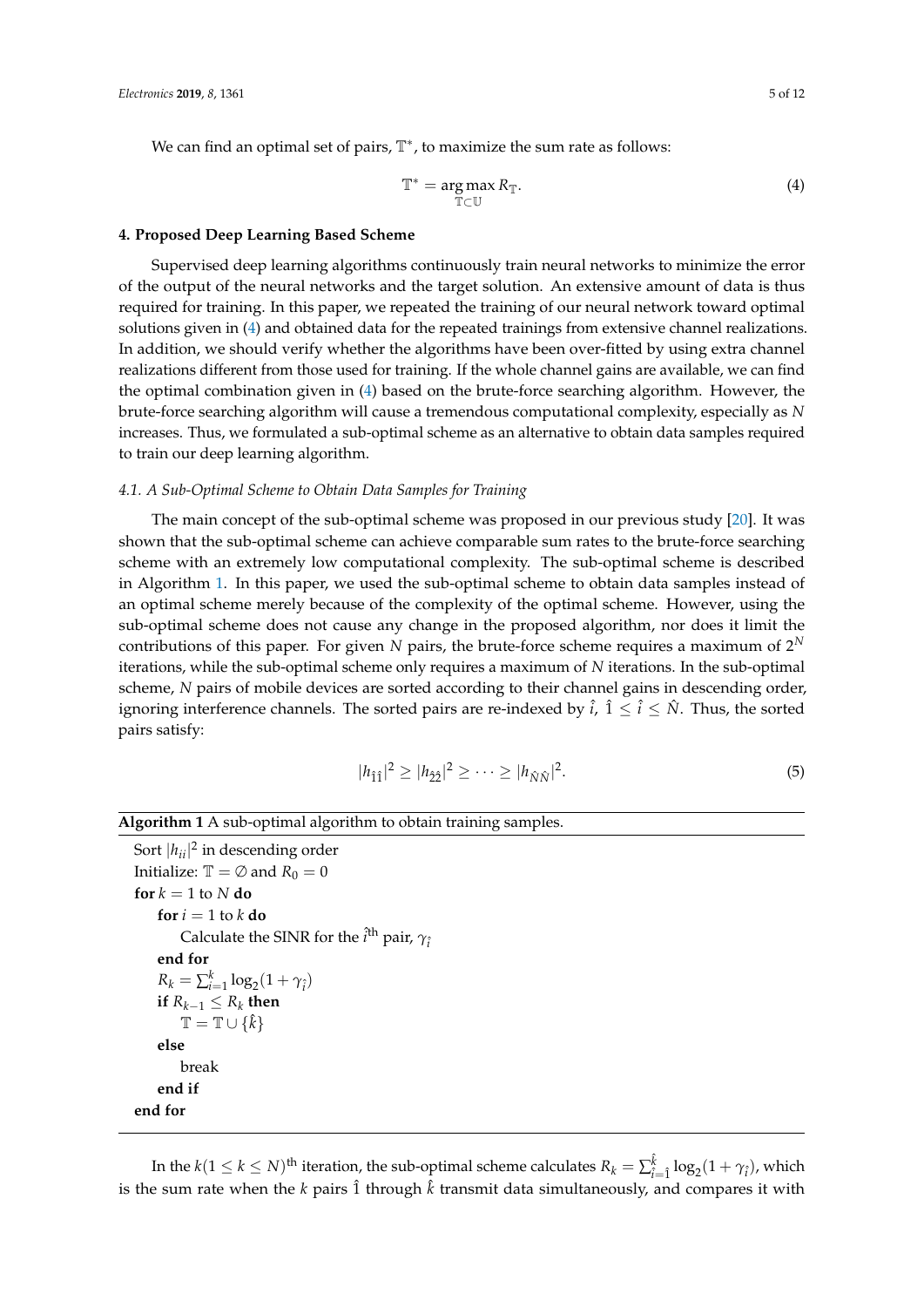*R*<sub>*k*−1</sub>. If the calculated sum rate is greater than or equal to the sum rate obtained in the previous iteration, i.e.,  $R_{k-1} \leq R_k$ , the pair  $\hat{k}$  is allowed to transmit data and added to  $\mathbb{T}$ . Thus,  $\mathbb{T}$  is updated by <sup>T</sup> <sup>=</sup> <sup>T</sup> ∪ {ˆ*k*}, and the algorithm moves on to the next iteration. Otherwise, the algorithm is terminated. Finally, the pairs included in the transmission set  $\mathbb T$  are allowed to transmit data simultaneously as soon as the algorithm is terminated early before *N* iterations or stops after completing *N* iterations.

#### *4.2. A Proposed Scheme Based on Convolutional Neural Networks*

The architecture of our CNN for deep learning is shown in Figure [2](#page-5-0) and consists of two hidden convolution layers. The first convolution layer consists of 256 convolution filters with an  $N \times N$ input matrix. The input matrix consists of channel coefficients and is denoted by  $[h_{ii}]_{1\leq i\leq N,1\leq i\leq N}$ . Each convolution filter is initialized by the Xavier normal initializer [\[29\]](#page-11-10). The width and height of the output of a convolution filter can both be calculated by:

<span id="page-5-1"></span>
$$
O = \frac{N - K + 2P}{S} + 1,\tag{6}
$$

where *O* is the width and height of the output of a convolution filter, *N* is the input size, *K* is the kernel (filter) size, *P* is the number of paddings, and *S* is the stride. In the first convolutional layer, it was assumed that the kernel size of each convolution filter was  $5 \times 5$  with a stride of one, and we did not pad zeros; thus,  $K = 5$ ,  $S = 1$ , and  $P = 0$ . Based on [\(6\)](#page-5-1), the height and width of our first convolutional layer is given by:

<span id="page-5-2"></span>
$$
O_1 = N - 4.\tag{7}
$$

<span id="page-5-0"></span>

**Figure 2.** Proposed convolutional neural network for D2D communication networks.

Each convolution filter was activated by a rectified linear unit (ReLU) function, which returned the element-wise max $(x, 0)$  for a given input x. The output of each convolution filter was followed by a 2  $\times$  2 max pooling layer. A 2  $\times$  2 max pooling layer performed down-sampling operations along the spatial dimensions by applying a max filter to non-overlapping sub-regions. For each of the regions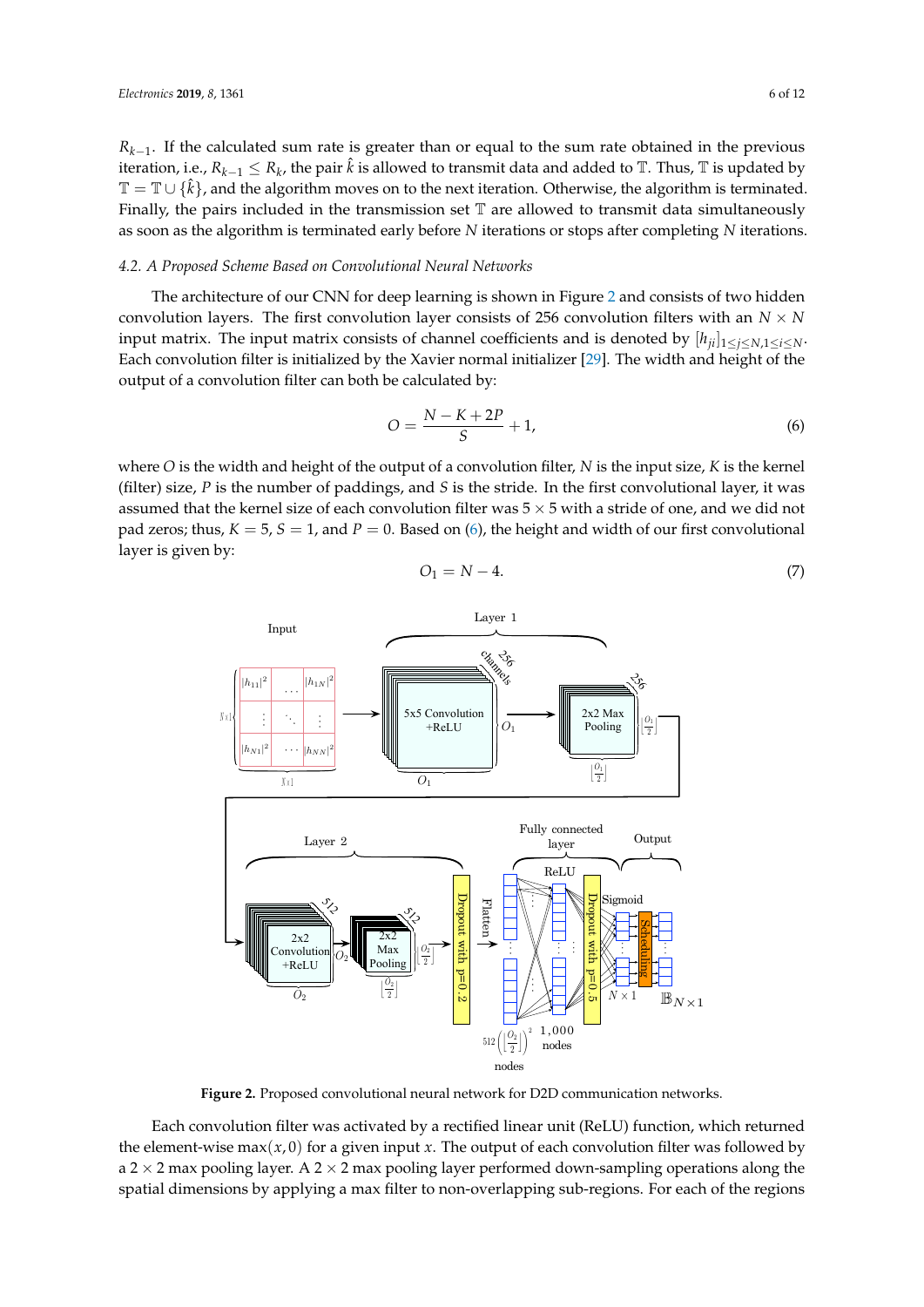represented by the filter, the maximum value of that region would be output. Thus, each element of the output matrix would be the maximum value of a region in the original input. If  $O_1$  is odd, the  $2 \times 2$ max pool will be only applied to the  $(O_1 - 1) \times (O_1 - 1)$  matrix except for the last column and row. Otherwise, it will be applied to the  $O_1 \times O_1$  matrix. Thus, the width and height of the output of the  $2 \times 2$  max pool layer is given by  $\left\lfloor \frac{O_1}{2} \right\rfloor$ |, which can be calculated as:

<span id="page-6-0"></span>
$$
\left\lfloor \frac{O_1}{2} \right\rfloor = \left\lfloor \frac{N}{2} - 2 \right\rfloor = \left\lfloor \frac{N}{2} \right\rfloor - 2,\tag{8}
$$

if  $O_1$  is replaced by [\(7\)](#page-5-2). The final output size of the first layer was  $\left( \left\lfloor \frac{N}{2} \right\rfloor \right)$  $\vert -2$  $\setminus$ ×  $\bigcap N$ 2  $\vert -2$  $\setminus$  $\times$  256. The second convolution layer consisted of 512 convolution filters. Each filter was also initialized by the Xavier normal initializer and  $K = 2$ . We also assumed that  $S = 1$  and  $P = 0$ . The input size of the second convolutional layer was the output size of the first max pooling layer, which is given in [\(8\)](#page-6-0). If *N* is replaced by  $\left[\frac{O_1}{2}\right]$ In [\(6\)](#page-5-1), then the width and height of the output of each convolution filter in the second layer are given as:

$$
O_2 = \left\lfloor \frac{O_1}{2} \right\rfloor - 1 = \left\lfloor \frac{N-4}{2} \right\rfloor - 1 = \left\lfloor \frac{N}{2} \right\rfloor - 3. \tag{9}
$$

As in the first convolution layer, each convolution filter was also activated by a ReLU function, and the output of each filter was down-sampled by a  $2 \times 2$  max pooling layer. The width and height of the output of the 2  $\times$  2 max pooling layer is given by  $\left\lfloor \frac{O_2}{2} \right\rfloor$ |, which can be calculated as:

$$
\left\lfloor \frac{O_2}{2} \right\rfloor = \left\lfloor \frac{\left\lfloor \frac{N}{2} \right\rfloor - 3}{2} \right\rfloor = \left\lfloor \frac{\frac{N}{2} - 3}{2} \right\rfloor = \left\lfloor \frac{N - 6}{4} \right\rfloor,
$$
\n(10)

where the second equality is valid because:

$$
\left\lfloor \frac{x+m}{n} \right\rfloor = \left\lfloor \frac{\lfloor x \rfloor + m}{n} \right\rfloor \tag{11}
$$

for any positive integer *n* [\[30\]](#page-11-11). The output size of the second max pooling layer was  $\left( \left| \frac{N-6}{4} \right| \right)$  $| \lambda$ ×  $\int$  *N* − 6 4  $| \lambda$  $\times$  512. The outputs of the max pooling layer were dropped out with a probability  $p=0.2$ to prevent the neural network from over-fitting. Thus, randomly selected neurons were ignored with a probability of 0.2 during training. The outputs were flattened to a one-dimensional array with the size of 512  $\left( \left| \frac{N-6}{4} \right| \right)$  $\bigcup$ <sup>2</sup>  $\times$  1 and were reduced to 1000  $\times$  1 by a fully connected layer, which had a ReLU as an activation function. The 1000  $\times$  1 array went through another drop-out layer with  $p = 0.5$ . It was reduced to an  $N \times 1$  array by another connected layer. Finally, the output of the fully connected layer was activated by the sigmoid function. The sigmoid function defined by  $S(x) = \frac{1}{1+e^{-x}}$  for a given input *x* can be interpreted as a probability in many applications because  $0 \le S(x) \le 1$ . The output activated by the sigmoid function is denoted by  $\mathbb{P}$ , and the *i*th element of the  $\mathbb{P}$ ,  $\mathbb{P}[i]$ , can be interpreted as the probability that the *i*th D2D pair is allowed to transmit data. Our scheduler determined if each D2D pair *i* would be allowed to transmit data based on the corresponding  $\mathbb{P}[i]$ . Thus, B[*i*] indicating whether to allow the *i*th D2D pair to transmit data can be determined as: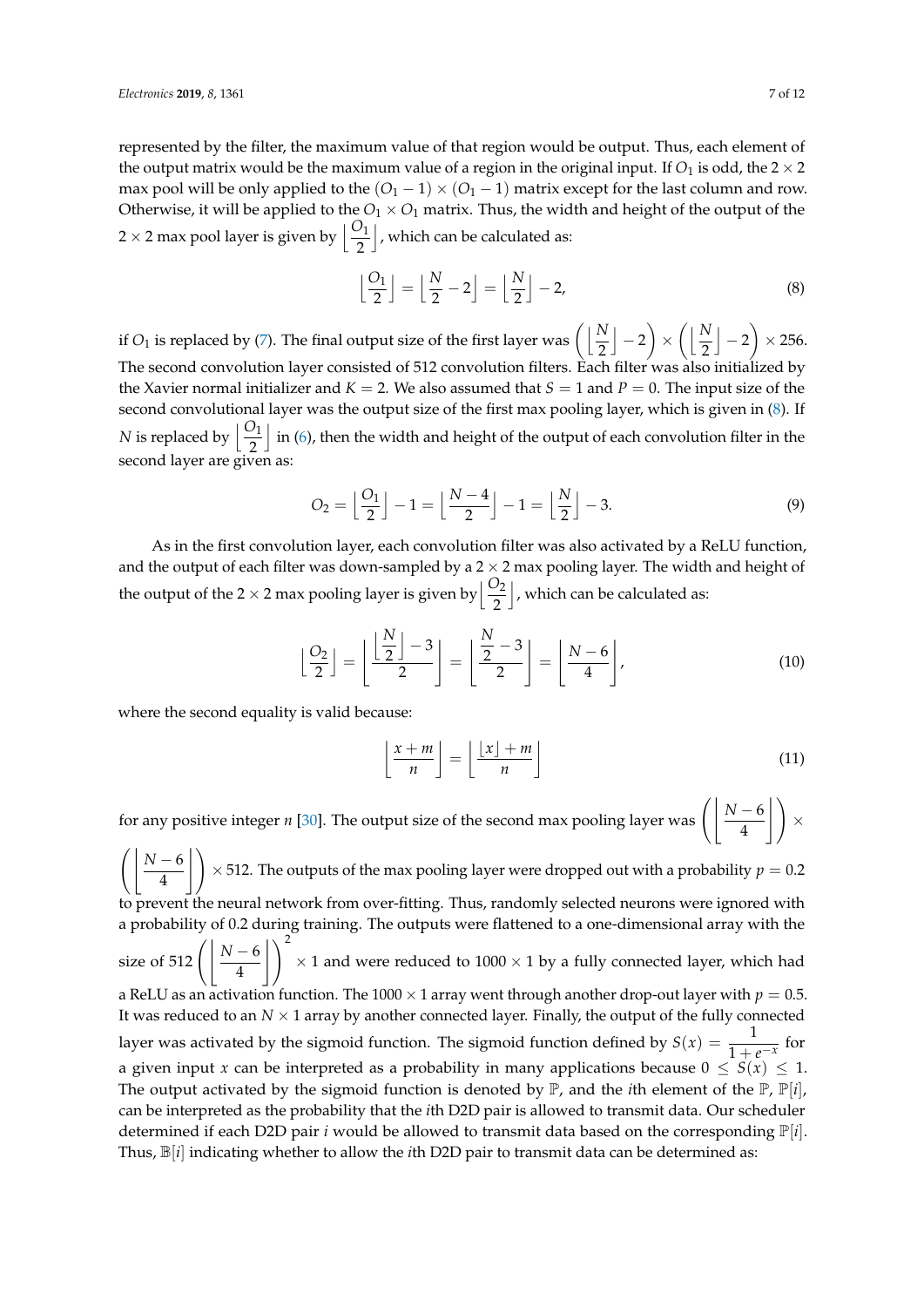$$
\mathbb{B}[i] = \begin{cases} 1, & \text{if } \mathbb{P}[i] \ge 0.5 \\ 0, & \text{otherwise} \end{cases}, 1 \le i \le N. \tag{12}
$$

Our proposed neural network was repeatedly trained to enhance the performance of scheduling by reducing the error between B and the result obtained by the sub-optimal scheme.

#### <span id="page-7-0"></span>**5. Numerical Results**

In this section, we analyze the performance of the proposed scheme based on a CNN by using Python and Tensorflow. We obtained 100,000 data samples from the sub-optimal scheme, of which 90,000 samples were used to train the neural network proposed in Section [4](#page-4-0) to increase the accuracy of scheduling, and the remaining 10,000 samples were used to verify whether the trained neural network was well fitted by testing the accuracy of scheduling based on the neural network. The size of batch was set to 100, and the number of epochs was 100. We thus needed 900 iterations for each epoch to train our neural network. Over-fitting is always a challenging problem for neural networks. Although large learning rates increase the learning speed of neural networks, they can easily cause over-fittings. On the contrary, small learning rates that can prevent neural networks from over-fitting slow down the learning speed of neural networks, and tremendous computing power is thus required to train neural networks. In this paper, we used an early terminating learning scheme with an adaptively decreasing learning rate. The learning rate for the *i*th epoch can be given by:

<span id="page-7-2"></span>
$$
r(i) = \frac{r_{\text{init}}}{1 + i \times d}, \ 1 \le i \le 100,
$$
\n(13)

where  $r_{\text{init}}$  and *d* denote an initial learning rate and a non-negative number to control the decaying speed, respectively. If  $d = 0$ , learning rates are constant for all epochs. Figure [3](#page-7-1) shows learning rates given in [\(13\)](#page-7-2) for  $r_{\text{init}} = 10^{-3}$  and  $d = \in \{0.1, 0.2, \cdots, 1.0\}$ . We began to train the neural network with  $r_{\text{init}}$ , which was relatively large to speed up the trainings. However, we decreased the learning rate gradually to prevent over-fitting of neural networks as *i* increased. Thus, *r*(*i*) in Figure [3](#page-7-1) decreased as *i* increased. *r*(*i*) decreased more sharply as *d* increased. In this paper, we used  $r_{\text{init}} = 10^{-3}$  and  $d = 1$  for our neural network. In addition, our training procedure could be automatically terminated if there was no improvement for three epochs to reduce the training time.

<span id="page-7-1"></span>

**Figure 3.** A decaying learning rate as an epoch increases. *r*init = 10−<sup>3</sup> , and *d* increases by 0.1 from 0.1 to one.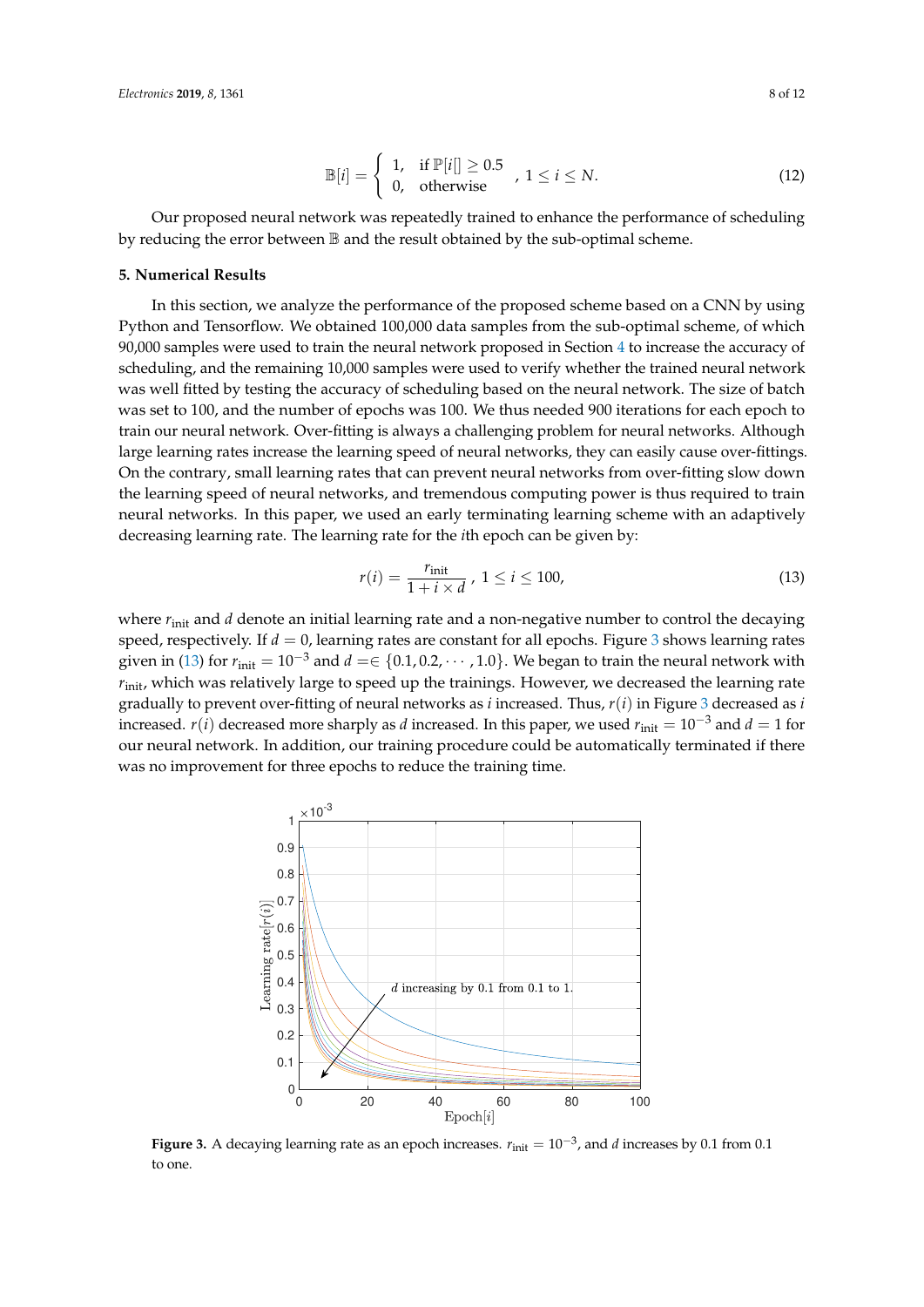Figure [4](#page-8-0) shows the accuracy of the proposed neural network. SNR was set to 0 dB, 10 dB, or 20 dB, and *N* was set to 10 or 20. The accuracy was measured by comparing **B** obtained from the neural network with that of the sub-optimal scheme. It was clearly shown that the accuracies were enhanced as the number of epochs for training increased regardless of SNR and *N*. The trainings were terminated at different epochs due to the early terminating learning scheme. For  $SNR = 0$  dB, when  $N = 10$  and  $N = 20$ , the trainings were terminated at the 37th and 35th epochs, respectively. For  $SNR = 10$  dB, when  $N = 10$  and  $N = 20$ , the trainings were terminated at the 20th and 26th epochs, respectively. For SNR = 20 dB, when *N* = 10 and  $N = 20$ , the trainings were terminated at the 29th and 26th epochs, respectively. It was shown that the accuracy of the proposed neural network based scheduling improved as *N* or SNR increased. There were many more training data than test data. Thus, it took more time to stabilize the accuracy for the training data. It was shown that as the epoch increased, the accuracy for the training data became higher than for the test data. It was also confirmed that no over-fitting was observed.

<span id="page-8-0"></span>

**Figure 4.** Accuracy of the deep learning based scheme when  $SNR \in \{0 \text{ dB}, 10 \text{ dB}, 20 \text{ dB}\}\$  and  $N = 10$  or 20.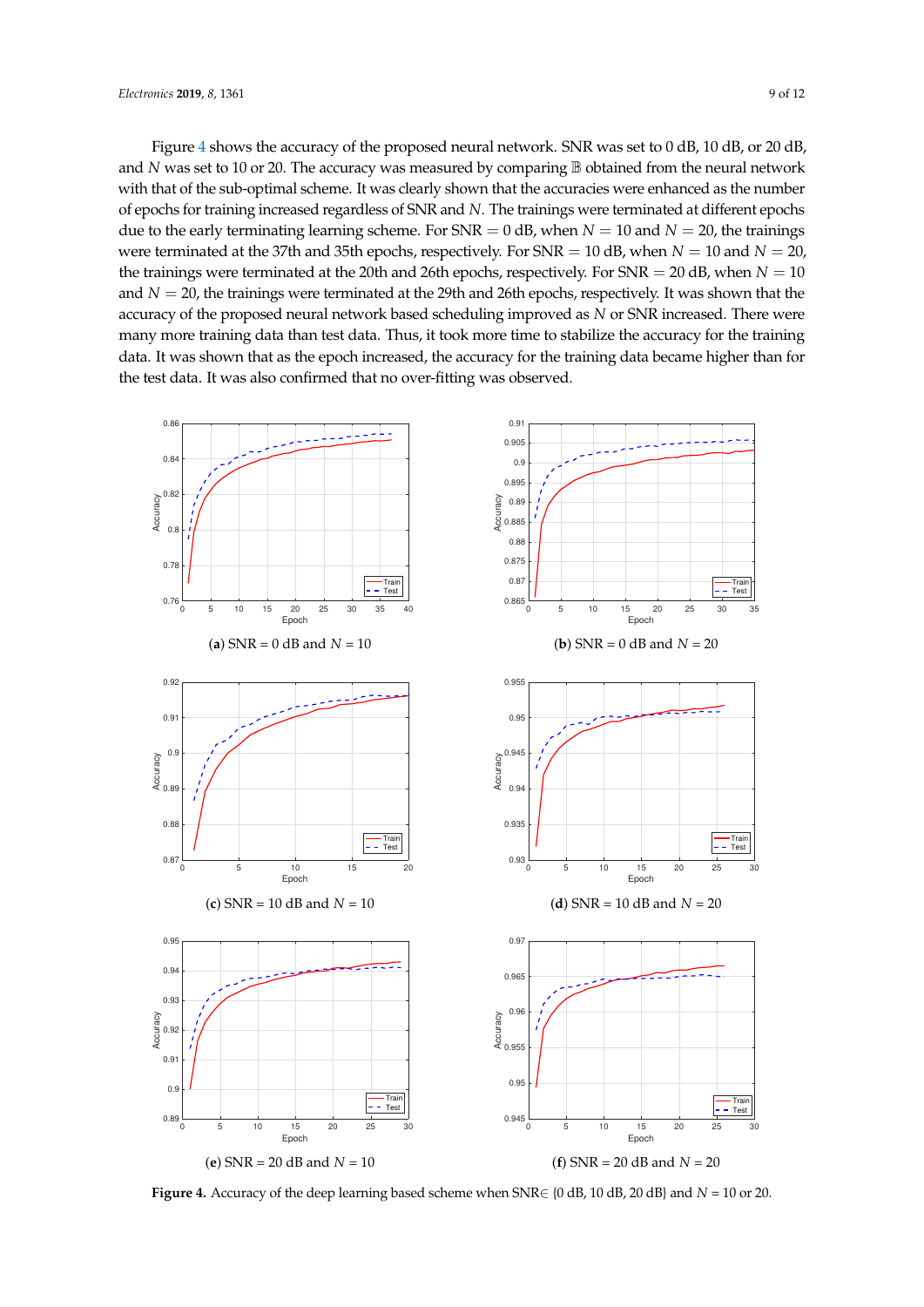Figure [5](#page-9-1) shows the average sum rates for both the training samples and test samples, obtained by the proposed neural network and the sub-optimal scheme, respectively. SNR  $\in \{0 \text{ dB}, 4 \text{ dB}, \cdots, 20 \text{ dB}\}\$ , and *N* was set to 10 or 20. As shown in Figure [2,](#page-5-0) the number of convolution layers, filters per layer, and filter size that were used in this paper were all restricted due to the limitation in computing power. Thus, all average sum rates of the neural network were lower than those of the sub-optimal scheme for both the training samples and test samples, regardless of SNR and *N*. Fortunately, however, the difference of average sum rates between the neural network and the sub-optimal scheme decreased as SNR increased. For the neural network, no significant difference of the average sum rates between the training samples and the test samples was observed, which showed that over-fitting was efficiently prevented thanks to the learning scheme with adaptive learning rates.

<span id="page-9-1"></span>

**Figure 5.** Average sum rates of the deep learning based scheme and sub-optimal scheme for various SNR values when  $N = 10$  or 20.

#### <span id="page-9-0"></span>**6. Conclusions**

In this paper, we investigated D2D communication networks, which are attractive for offloading mobile Internet traffic from core networks and can significantly enhance the quality of communications and spectral efficiency by reducing end-to-end communication ranges between transmitters and receivers, compared to mobile cellular communication networks. The performance of D2D communication networks was closely related to how transmissions of D2D pairs are scheduled. In this paper, we adopted a new approach to schedule transmissions in D2D communication networks efficiently using supervised learning based on a CNN. The CNN consisted of two convolution layers and a fully connected layer. We used a sub-optimal scheme instead of an optimal scheme to obtain samples for supervised learning because an optimal scheme achieving the maximal performance requires a tremendous computational complexity. Ninety percent of the obtained samples were used to train the neural network to achieve the same scheduling results as the sub-optimal scheme, while the remaining 10% of the obtained samples were used to test whether the trained neural network was over-fitted. To overcome our limitation in computing power, we adopted an early terminating learning scheme with an adaptive learning rate where the training procedure was automatically terminated if no improvement was observed for three epochs, and a learning rate that began with quite a large value exponentially decreased as the epoch increased. Our extensive numerical results showed that the neural network could yield about 85%∼95% accuracies, which indicated that 85%∼95% of scheduling decisions from the neural network were identical to the scheduling decisions from the sub-optimal scheme, which was the target algorithm. Especially when SNR = 20 dB and *N* = 20, the accuracy of the neural network approached about 97%, and the average sum rate of the trained neural network was also about 97% of the sub-optimal scheme for both the training samples and the test samples.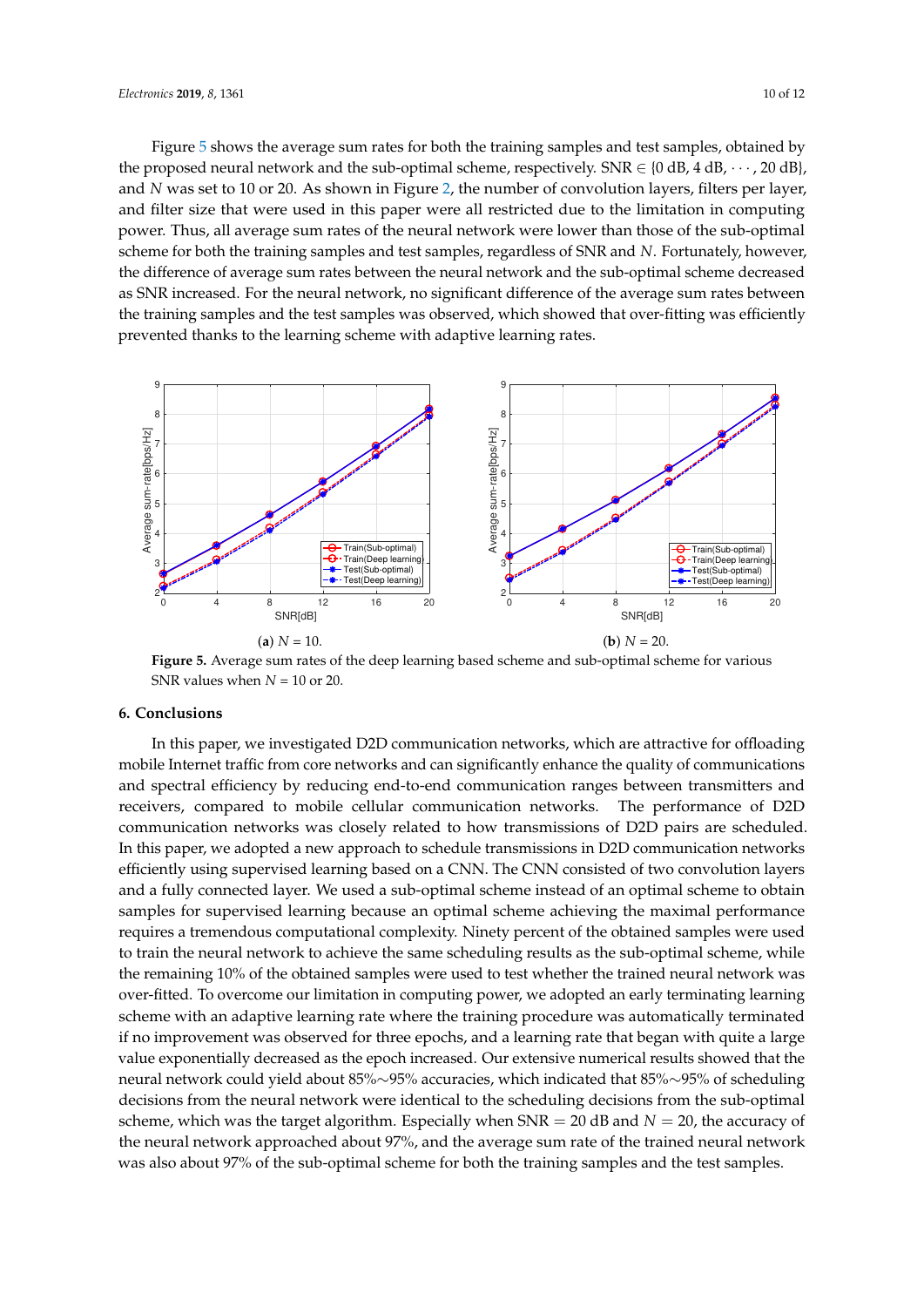**Author Contributions:** The authors contributed equally.

**Funding:** This work was supported by the Institute for Information & communications Technology Promotion (IITP) grant funded by the Korean government (MSIT) (No. 2015- 0-00820, A research on a novel communication system using storage as wireless communication resource).

**Conflicts of Interest:** The authors declare no conflict of interest.

## **References**

- <span id="page-10-0"></span>1. Cisco, Visual Networking Index: Global Mobile Data Traffic Forecast Update, 2017–2022, Whitepaper. 2018. Available online: [https://www.cisco.com/c/en/us/solutions/collateral/service-provider/visual](https://www.cisco.com/c/en/us/solutions/collateral/service-provider/visual-networking-index-vni/white-paper-c11-741490.html)[networking-index-vni/white-paper-c11-741490.html](https://www.cisco.com/c/en/us/solutions/collateral/service-provider/visual-networking-index-vni/white-paper-c11-741490.html) (accessed on 30 October 2019).
- <span id="page-10-1"></span>2. Yang, P.; Zhang, N.; Zhang, S.; Yu, L.; Zhang, J.; Shen, X. Content Popularity Prediction Towards Location-Aware Mobile Edge Caching. *IEEE Trans. Multimed.* **2019**, *21*, 915–929.
- <span id="page-10-2"></span>3. Kang, H.J.; Kang, C.G. Mobile Device-to-Device (D2D) Content Delivery Networking: A design and Optimization Framework. *IEEE J. Commun. Netw.* **2014**, *16*, 568–577.
- <span id="page-10-4"></span>4. Malak, D.; Al-Shalash, M.; Andrews, J.G. Optimizing Content Caching to Maximize the Density of Successful Receptions in Device-to-Device Networking. *IEEE Trans. Commun.* **2016**, *64*, 4365–4380.
- <span id="page-10-5"></span>5. Golrezaei, N.; Mansourifard, P.; Molisch, A.F.; Dimakis, A.G. Base-Station Assisted Device-to-Device Communications for High-Throughput Wireless Video Networks. *IEEE Trans. Wirel. Commun.* **2014**, *13*, 3665–3676.
- <span id="page-10-6"></span>6. Golrezaei, N.; Dimakis, A.G.; Molisch, A.F. Scaling Behavior for Device-to-Deivce Communications with Distributed Caching. *IEEE Trans. Inf. Theory* **2014**, *60*, 286–4298.
- <span id="page-10-3"></span>7. Zhang, L.; Xiao, M.; Wu, G.; Li, S. Efficient Scheduling and Power Allocation for D2D-Assisted Wireless Caching Networks. *IEEE Trans. Commun.* **2016**, *64*, 2438–2452.
- <span id="page-10-7"></span>8. Doppler, K.; Yu, C.; Ribeiro, C.B.; Jänis, P. Mode selection for Device-to-Device Communication underlaying an LTE-Advanced Network. In Proceedings of the 2010 IEEE Wireless Communication and Networking Conference, Sydney, Australia, 18–21 April 2010.
- <span id="page-10-9"></span>9. Hakola, S.; Chen, T.; Lehtomäki, J.; Koskela, T. Device-to-Device (D2D) Communication in Cellular Network—Performance Analysis of Optimum and Practical Communication Mode Selection. In Proceedings of the 2010 IEEE Wireless Communication and Networking Conference, Sydney, Australia, 18–21 April 2010.
- <span id="page-10-8"></span>10. Zhu, K.; Hossain, E. Joint Mode Selection and Spectrum Partitioning for Device-to-Device Communication: A Dynamic Stackelberg Game. *IEEE Trans. Wirel. Commun.* **2015**, *14*, 1406–1420.
- <span id="page-10-10"></span>11. Peng, T.; Lu, Q.; Wang, H.; Xu, S.; Wang, W. Interference avoidance mechanisms in the hybrid cellular and device-to-device systems. In Proceedings of the 2009 IEEE 20th International Symposum on Personal, Indoor and Mobile Radio Communications, Tokyo, Japan, 13–16 September 2009.
- <span id="page-10-12"></span>12. Kim, J.; Karim, N.A.; Cho, S. An Ineterference Mitigation Scheme of Device-to-Device Communications for Sensor Networks Underlying LTE-A. *Sensors* **2017**, *17*, 1088.
- <span id="page-10-11"></span>13. Katsinis, G.; Tsiropoulou, E.E.; Papavassiliou, S. Multicell Interference Management in Device-to-Device Underlay Cellular Networks. *Future Ineternet* **2017**, *9*, 44.
- <span id="page-10-13"></span>14. Wu, X.; Tavildar, S.; Shakkottai, S.; Richardson, T.; Li, J.; Laroia, R.; Jovicic, A. FlashLinQ: A Synchronous Distributed Scheduler for Peer-to-Peer Ad Hoc Networks. *IEEE/ACM Trans. Netw.* **2013**, *21*, 1215–1228.
- <span id="page-10-14"></span>15. Janis, P.; Koivunen, V.; Ribeiro, C.; Korhonen, J.; Doppler, K.; Hugl, K. Interference-aware resource allocation for device-to-device radio underlaying cellular networks. In Proceedings of the IEEE 69th Vehicular Technology Conference, Barcelona, Spain, 26–29 April 2009.
- <span id="page-10-15"></span>16. Zulhasnine, M.; Huang, C.; Srinivasan, A. Efficient resource allocation for device-to-device communication underlaying LTE network. In Proceedings of the 2010 IEEE 6th International Conference on Wireless and Mobile Computing, Networking and Communications, Niagara Falls, ON, Canada, 11–13 October 2010; pp. 368–375.
- <span id="page-10-16"></span>17. Zhang, R.; Cheng, X.; Yang, L.; Jiao, B. Interference Graph-Based Resource Allocation (InGRA) for D2D Communications Underlaying Cellular Networks. *IEEE Trans. Veh. Technol.* **2015**, *64*, 3844–3850.
- <span id="page-10-17"></span>18. Zhang, J.; Wu, G.; Xiong, W.; Chen, Z.; Li, S. Utility-Maximization Resource Allocation for Device-to-Device Communication Underlaying Cellular Networks. In Proceedings of the 2013 IEEE Globecom Workshop, Atlanta, GA, USA, 9–13 December 2013; pp. 623–628.